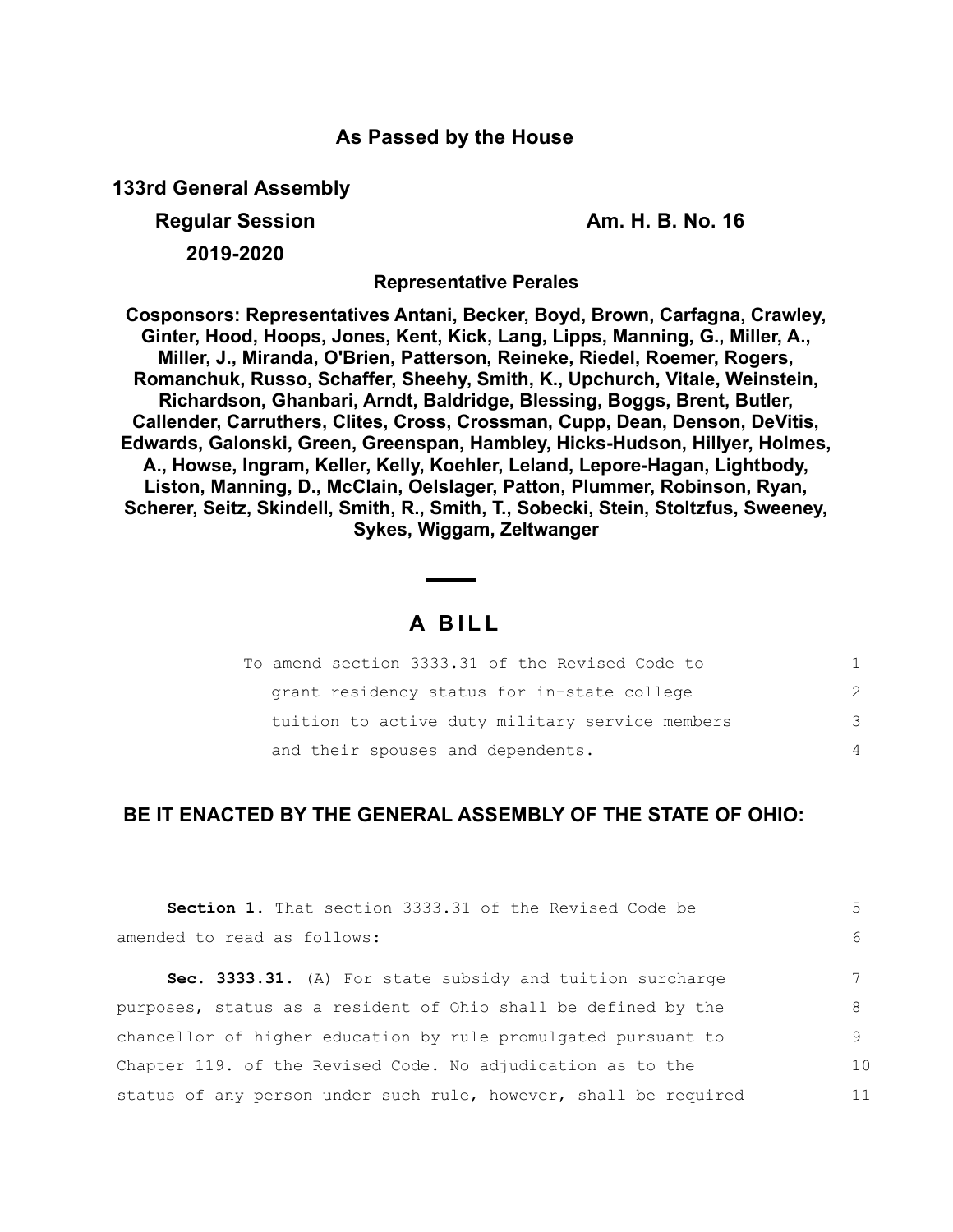### **Am. H. B. No. 16 Page 2 As Passed by the House**

to be made pursuant to Chapter 119. of the Revised Code. The term "resident" for these purposes shall not be equated with the definition of that term as it is employed elsewhere under the laws of this state and other states, and shall not carry with it any of the legal connotations appurtenant thereto. Rather, except as provided in divisions (B),  $(C)$ ,  $(D)$ , and  $(E)$  (F) of this section, for such purposes, the rule promulgated under this section shall have the objective of excluding from treatment as residents those who are present in the state primarily for the purpose of attending a state-supported or state-assisted institution of higher education, and may prescribe presumptive rules, rebuttable or conclusive, as to such purpose based upon the source or sources of support of the student, residence prior to first enrollment, evidence of intention to remain in the state after completion of studies, or such other factors as the chancellor deems relevant. 12 13 14 15 16 17 18 19 20 21 22 23 24 25 26 27

(B) The rules of the chancellor for determining student residency shall grant residency status to a veteran and to the veteran's spouse and any dependent of the veteran, if both of the following conditions are met:

(1) The veteran either:

(a) Served one or more years on active military duty and was honorably discharged or received a medical discharge that was related to the military service;

(b) Was killed while serving on active military duty or has been declared to be missing in action or a prisoner of war.

(2) If the veteran seeks residency status for tuition surcharge purposes, the veteran has established domicile in this state as of the first day of a term of enrollment in an 38 39 40

32

33 34 35

36 37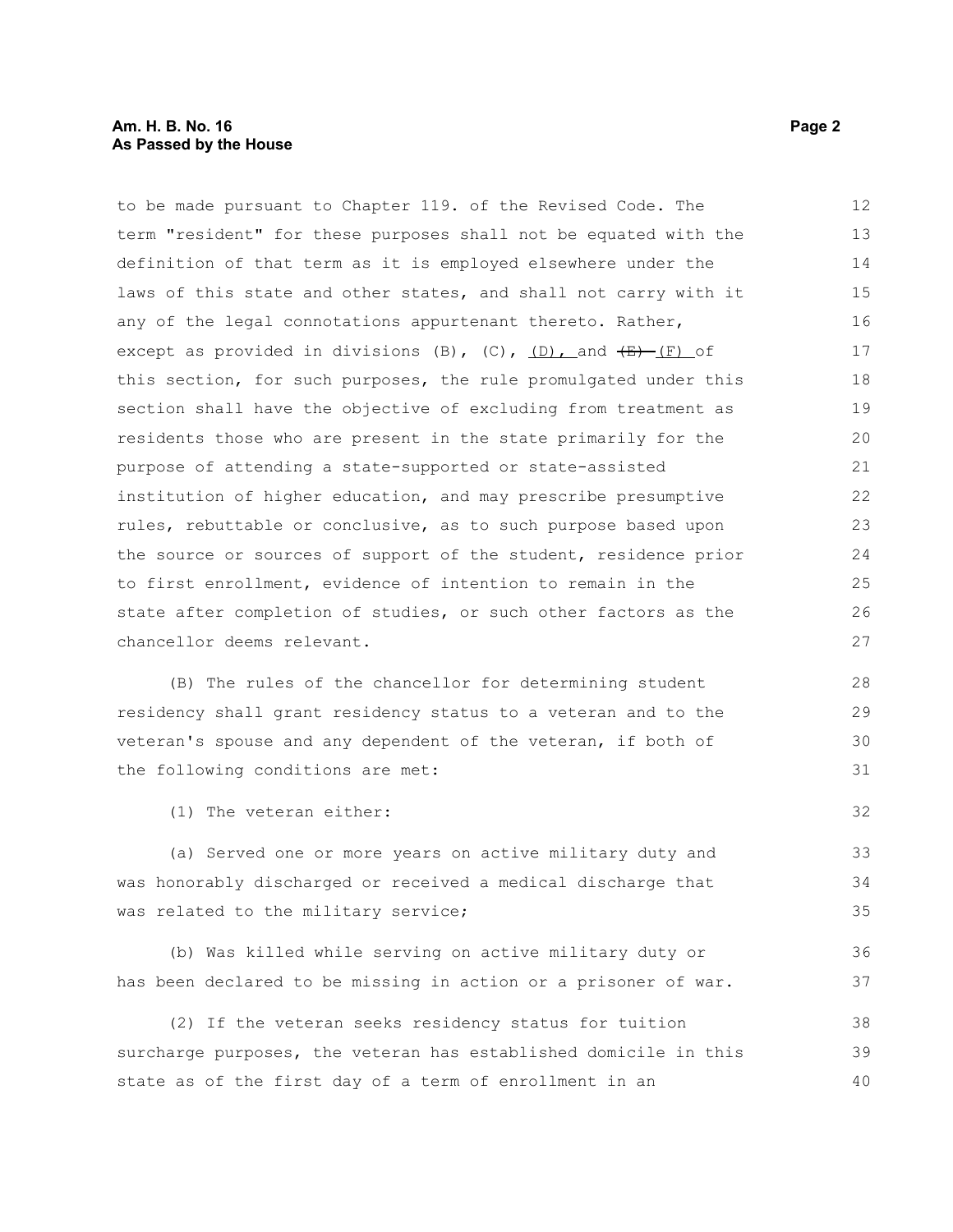### **Am. H. B. No. 16 Page 3 As Passed by the House**

institution of higher education. If the spouse or a dependent of the veteran seeks residency status for tuition surcharge purposes, the veteran and the spouse or dependent seeking residency status have established domicile in this state as of the first day of a term of enrollment in an institution of higher education, except that if the veteran was killed while serving on active military duty, has been declared to be missing in action or a prisoner of war, or is deceased after discharge, only the spouse or dependent seeking residency status shall be required to have established domicile in accordance with this division. 41 42 43 44 45 46 47 48 49 50 51

(C) The rules of the chancellor for determining student residency shall grant residency status to both of the following:

(1) A veteran who is the recipient of federal veterans' benefits under the "All-Volunteer Force Educational Assistance Program," 38 U.S.C. 3001 et seq., or "Post-9/11 Veterans Educational Assistance Program," 38 U.S.C. 3301 et seq., or any successor program, if the veteran meets all of the following criteria:

(a) The veteran served at least ninety days on active duty.

(b) The veteran enrolls in a state institution of higher education, as defined in section 3345.011 of the Revised Code.

(c) The veteran lives in the state as of the first day of a term of enrollment in the state institution of higher education. 64 65 66

(2) A person who is the recipient of the federal Marine Gunnery Sergeant John David Fry scholarship or transferred federal veterans' benefits under any of the programs described 67 68 69

52 53

60 61

62 63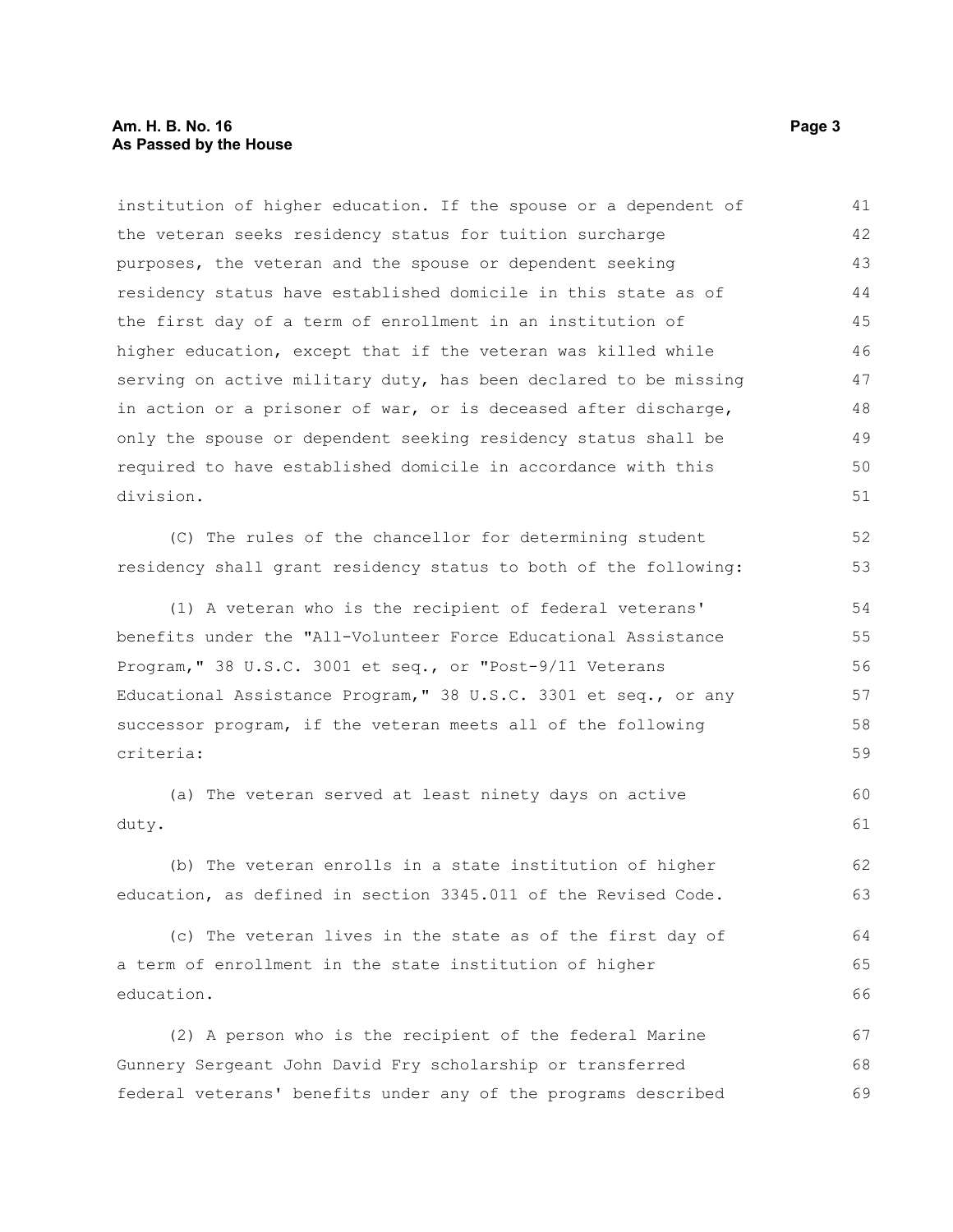in division (C)(1) of this section, if the person meets both of the following criteria: (a) The person enrolls in a state institution of higher education. (b) The person lives in the state as of the first day of a term of enrollment in the state institution of higher education. In order for a person using transferred federal veterans' benefits to qualify under division (C)(2) of this section, the veteran who transferred the benefits must have served at least ninety days on active duty or the service member who transferred the benefits must be on active duty. (D) The rules of the chancellor for determining student residency shall grant residency status to a service member who is on active duty and to the service member's spouse and any dependent of the service member while the service member is on active duty. In order to qualify under division (D) of this section, the rules shall require the student seeking in-state tuition rates to live in the state as of the first day of a term of enrollment in the state institution of higher education, but shall not require the service member or the service member's spouse or dependent to establish domicile in this state as of the first day of a term of enrollment in a institution of higher education. (E) The rules of the chancellor for determining student residency shall not deny residency status to a student who is 70 71 72 73 74 75 76 77 78 79 80 81 82 83 84 85 86 87 88 89 90 91 92 93 94

either a dependent child of a parent, or the spouse of a person who, as of the first day of a term of enrollment in an institution of higher education, has accepted full-time employment and established domicile in this state for reasons 95 96 97 98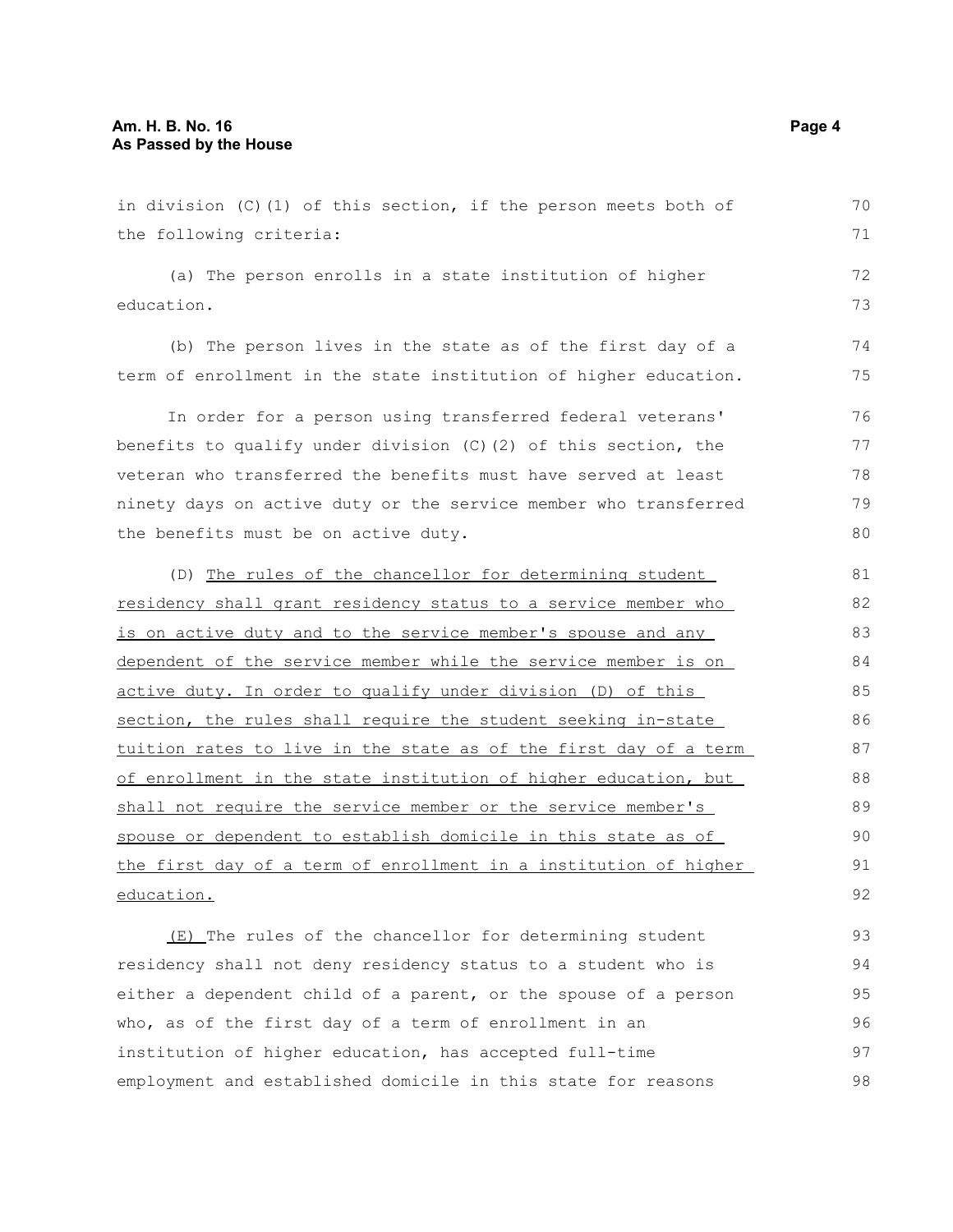other than gaining the benefit of favorable tuition rates. Documentation of full-time employment and domicile shall include both of the following documents: (1) A sworn statement from the employer or the employer's representative on the letterhead of the employer or the employer's representative certifying that the parent or spouse of the student is employed full-time in Ohio; (2) A copy of the lease under which the parent or spouse is the lessee and occupant of rented residential property in the state, a copy of the closing statement on residential real property of which the parent or spouse is the owner and occupant in this state or, if the parent or spouse is not the lessee or owner of the residence in which the parent or spouse has established domicile, a letter from the owner of the residence certifying that the parent or spouse resides at that residence. Residency officers may also evaluate, in accordance with the chancellor's rule, requests for immediate residency status from dependent students whose parents are not living and whose domicile follows that of a legal guardian who has accepted fulltime employment and established domicile in the state for reasons other than gaining the benefit of favorable tuition rates.  $(E)$ (F)(1) The rules of the chancellor for determining student residency shall grant residency status to a person who, 99 100 101 102 103 104 105 106 107 108 109 110 111 112 113 114 115 116 117 118 119 120 121 122

while a resident of this state for state subsidy and tuition surcharge purposes, graduated from a high school in this state or completed the final year of instruction at home as authorized under section 3321.04 of the Revised Code, if the person enrolls in an institution of higher education and establishes domicile 123 124 125 126 127